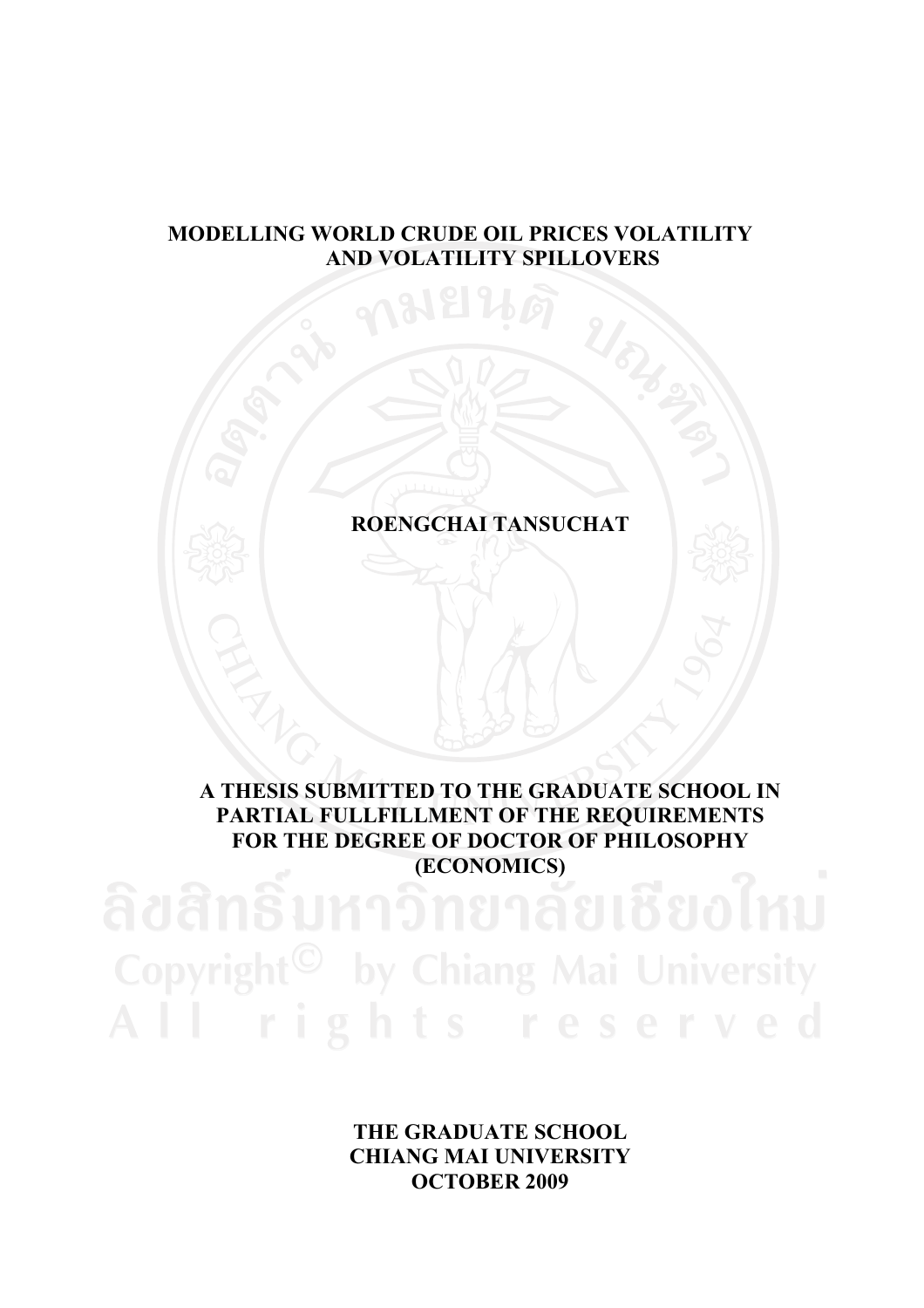## **MODELLING WORLD CRUDE OIL PRICES VOLATILITY AND VOLATILITY SPILLOVERS**

# **ROENGCHAI TANSUCHAT**

# **DOCTOR OF PHILOSOPLY (ECONOMICS)**

**THE GRADUATE SCHOOL CHIANG MAI UNIVERSITY OCTOBER 2009**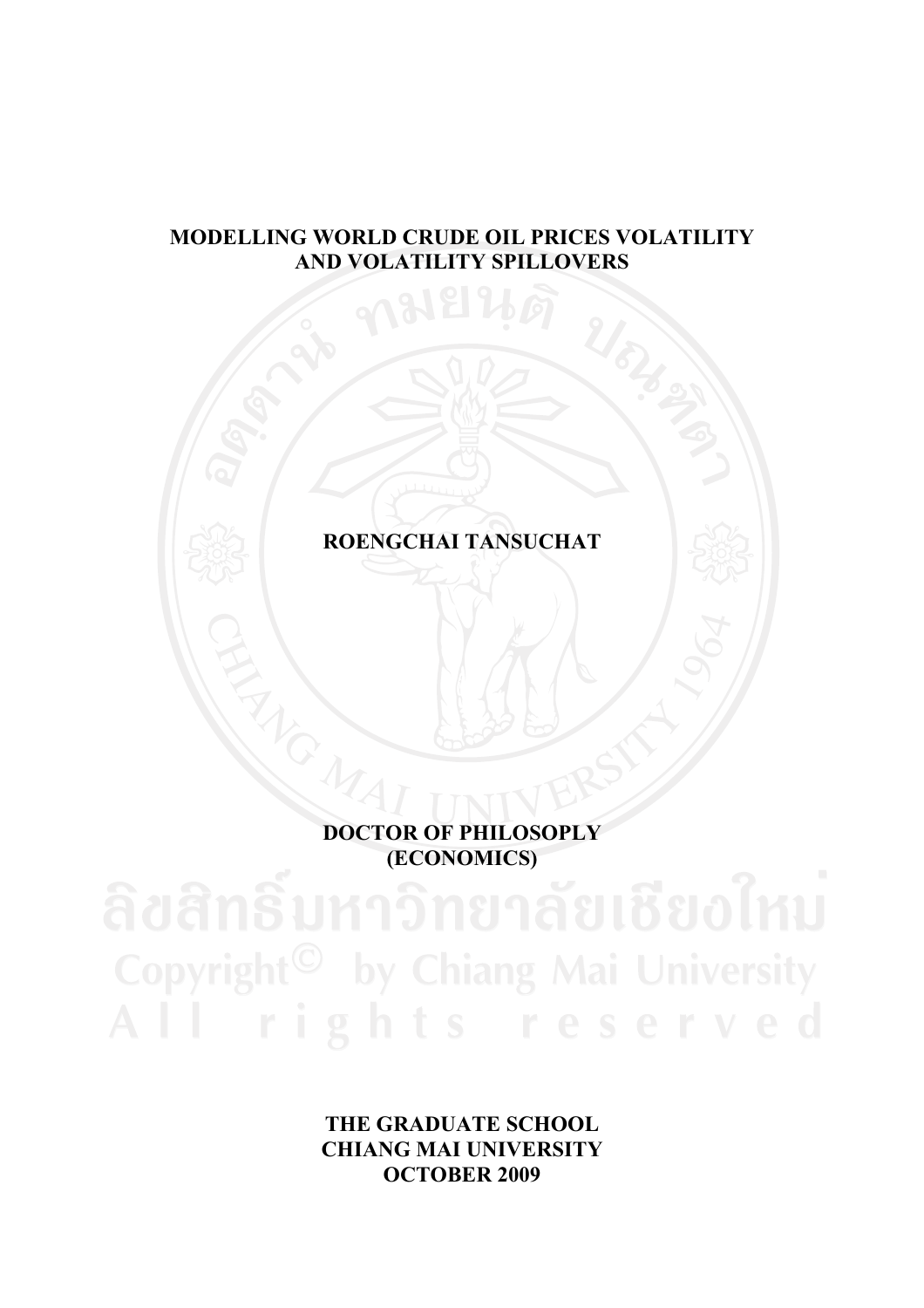### MODELLING WORLD CRUDE OIL PRICES VOLATILITY AND VOLATILITY SPILLOVERS

ROENGCHAI TANSUCHAT

## THIS THESIS HAS BEEN APPROVED TO BE A PARTIAL FULLFILLMENT OF THE REQUIREMENTS FOR THE DEGREE OF DOCTOR OF PHILOSOPHY (ECONOMICS)

**EXAMINING COMMITTEE** 

**CHAIRPERSON** Assoc. Prof. Dr. Songsak Sriboonchitta

.... MEMBER Prof. Dr. Michael McAleer

..... MEMBER Lect. Dr. Prapatchon Jariyapan

........... MEMBER Asst. Prof. Dr. Pirat Kanchanakaroon

........ MEMBER Prof. Dr. Chia-Lin Chang Assoc.

7 October 2009 C Copyright by Chiang Mai University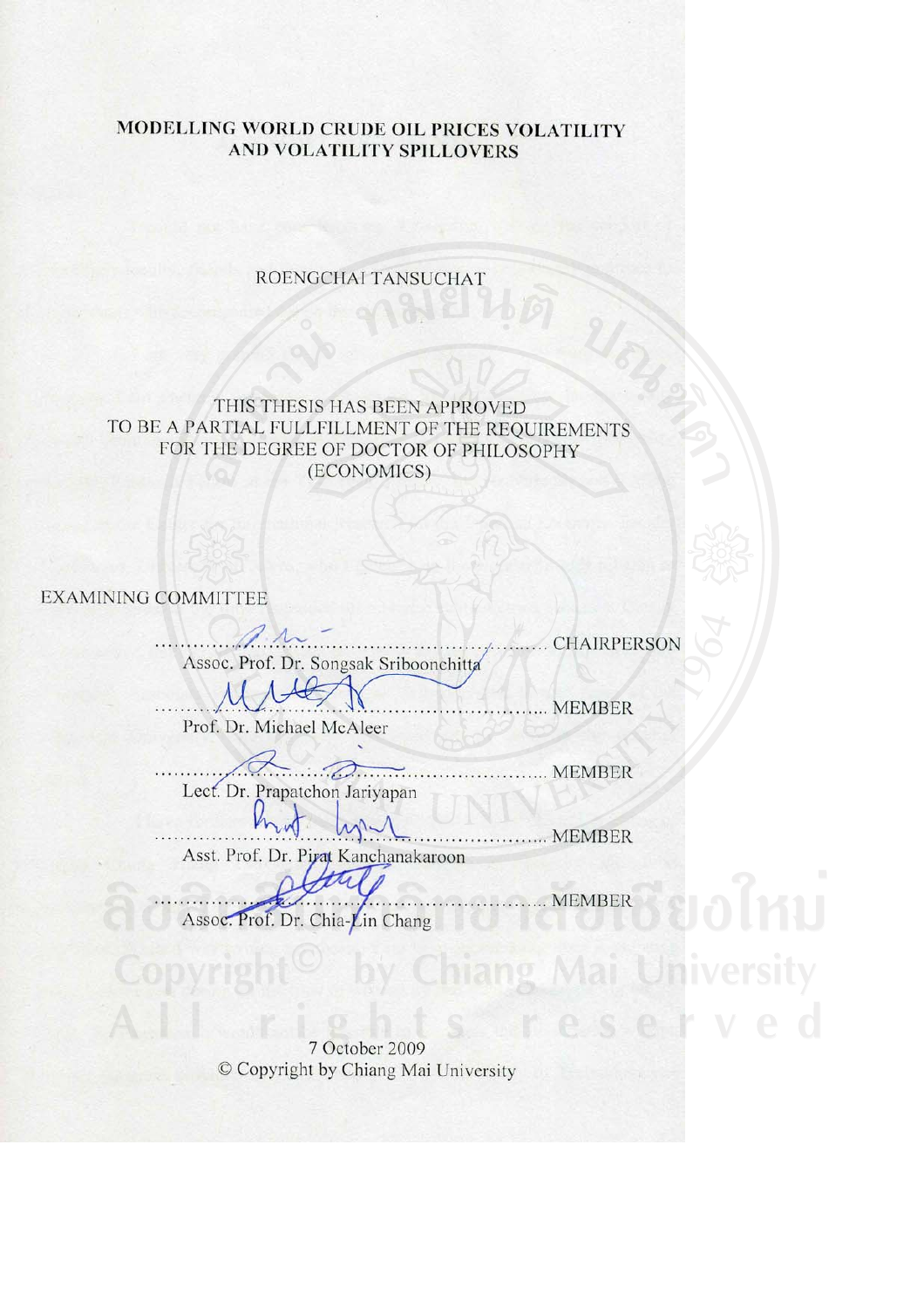#### **ACKNOWLEDGEMENTS**

I could not have completed my dissertation without the support of extraordinary faculty, friends and family, and I would like to express my gratitude to the individuals who accompanied me on this dissertation.

I am very grateful for the advice and encouragement from my thesis committees. I am sincerely appreciate Professor Dr. Michael McAleer, internationally renowned econometrician, Professor of Quantitative Finance at Erasmus University Rotterdam, Research Fellow at the Tinbergen Institute, the Netherlands and Visiting Professor at the Center for International Research on the Japanese Economy, Faculty of Economics, University of Tokyo, who lightened up the wonderful idea relating to my special interest at the time I attended his advance econometrics classes at Chiang Mai University, three years ago. I want to express my appreciation to my supervisor and advisor, Associate Professor Dr. Songsak Sriboonchitta, former Dean of the Chiang Mai University, who originally convinced me to apply to the doctoral program.

I have furthermore to thank Associate Professor Dr. Chia-Lin Chang of National Chung Hsing University, Taiwan, Assistance Professor Dr. Pirat Kanchanakaroon and Dr. Prapatchon Jariyapan of Chiang Mai University, my committees. While I was writing my thesis, I am very appreciating their stimulating support and interest during all the time of writing up this thesis and preparing for the defense. Furthermore, it would not be possible to complete this dissertation without computer program provided by Felix Chan at Curtin University of Technology and

iii